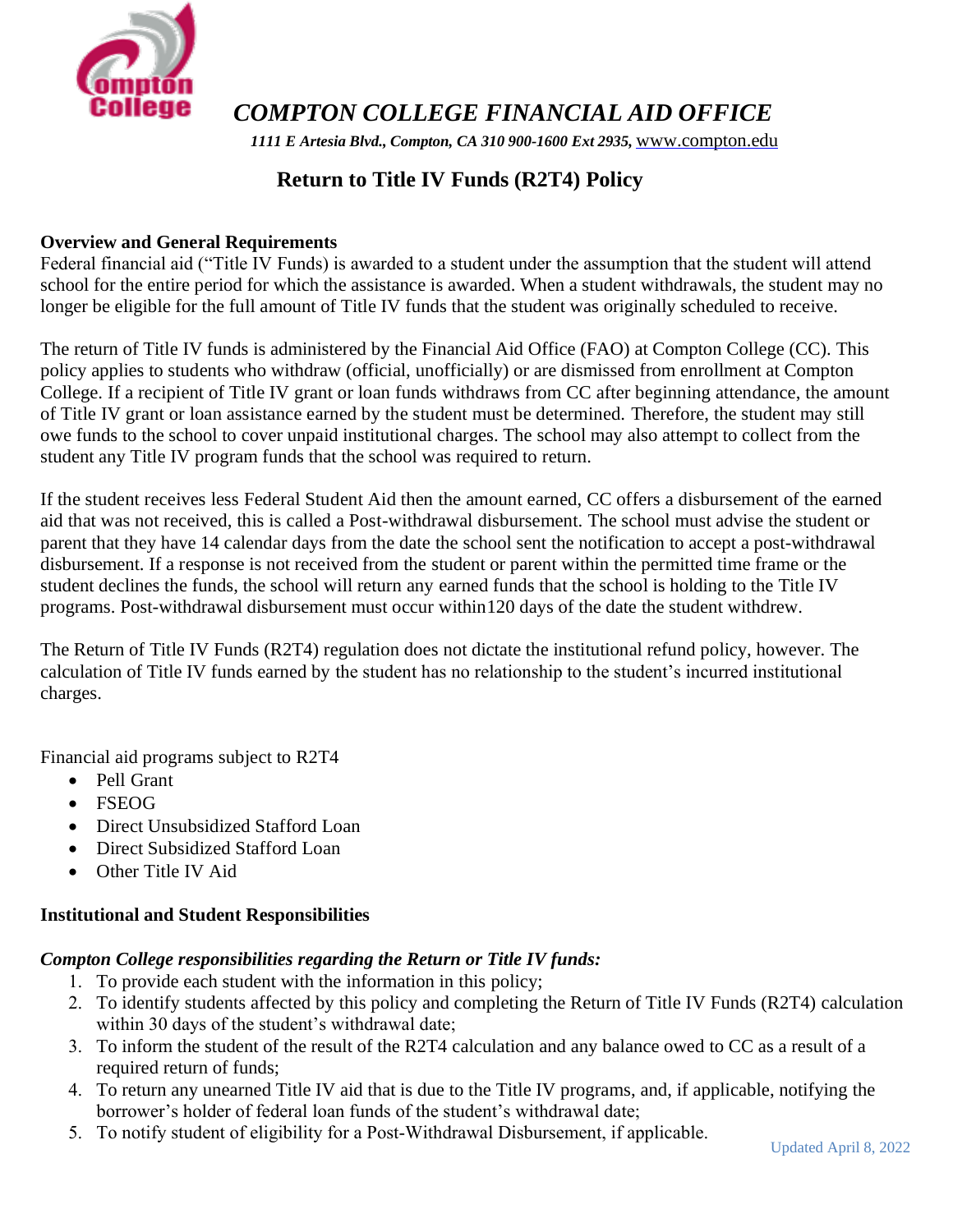### *Student's responsibilities regarding the Return of Title IV funds:*

- 1. Becoming familiar with the Return of Title IV Funds (R2T4) policy and how withdrawing from all affects eligibility of unearned Title IV aid;
- 2. Resolving any outstanding balance owed to CC resulting from a required return of unearned Title IV aid;
- 3. Resolving any repayment to the U.S. Department of Education as a result of an overpayment of Title IV grant funds.

### **Determining Withdrawal Date**

Federal guidelines require a student to complete the term for which they were funded. If a student officially or unofficially withdrew from all of the classes, stopped attending all the classes, or did not successfully complete any of the classes (receive all F's), the college is required to calculate how much of the semester the student attend to determined how much of the aid was earned.

The withdrawal date established by CC is the date used by the Financial Aid Office to determine the point in time that the student is considered to have withdrawn. CC determines a student's official withdrawal date using one of the following:

- The date he/she officially with drew with the Admission and Records (A&R) office during the Registrar's withdrawal period;
- The date the student submitted his petition to withdraw to the A&R if the A&Rs withdrawal period has endedand the student successfully petitioned to withdraw; or
- The date the student was expelled/dismissed from Compton College.

In the event that a student does not go through the proper withdrawal procedures as defined in the Academic Information section of CC's catalog the student's unofficial withdrawal date is determined by using one of the following:

- The date the student died, if the student passed away during the semester; or
- The last date that the student attended class

CC Financial Aid Office uses this date to determine the percentage of the payment period or period of enrollment completed by the student. The percentage of Title IV aid earned is equal to the percentage of the payment period or period of enrollment completed.

### **Withdrawal before 60%:**

If the student withdraws from all his courses prior to completing over 60% of a semester, he/she may be required to repay a portion of the federal financial aid that he/she received for that term. A pro rata schedule is used to determine the amount of federal student aid funds he/she will have earned at the time of the withdrawal. Federal aid includes Federal Direct Loan (subsidized and unsubsidized), Pell Grants, SEOG Grants, and any other Title IV funds.

The return of funds is based upon the concept that students earn their financial aid in proportion to the amount of time in which they are enrolled. Under this reasoning, a student who withdraws in the second week of classes has earned less of his/her financial aid than a student who withdraws in the seventh week. Once 60% of the semester is completed, a student is considered to have earned all of his financial aid and will not be required to return any funds.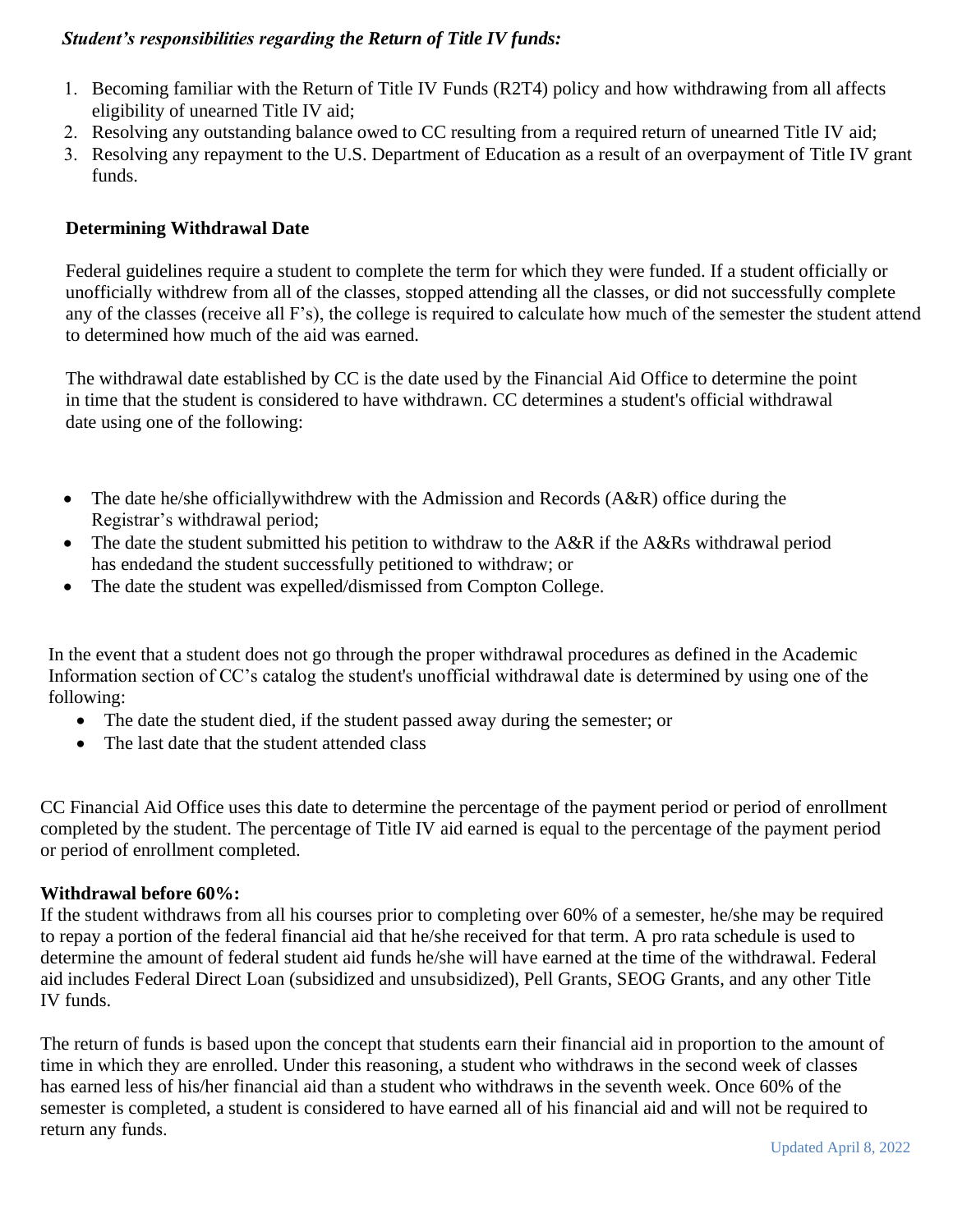The Financial Aid Office must perform a R2T4 to determine the amount of earned aid up through the 60% point in each payment period. The FAO will use the Department of Education's prorate schedule to determine the amount of R2T4 funds the student has earned at the time of withdrawal. After the 60% point in the payment period or period of enrollment, a student has earned 100% of the Title IV funds he or she was scheduled to receive during the period. The institution must still perform a R2T4 to determine the amount of aid that the student has earned.

# **Withdrawal after 60%:**

For a student who withdraws after the 60% point-in-time, there are no unearned funds. However, the FAO will still determine whether the student is eligible for a post-withdrawal disbursement.

Note: FAO has provided an example of the calculation used to determine the amount of unearned aid a student would be expected to repay based on the reported last day of attendance of the term from which a student withdraws.

# **The return of Title IV funds policy follows these steps:**

Step 1: Student's Title IV information

The FAO will determine:

A) The total amount of Title IV aid disbursed (Not aid that could have been disbursed) for the semester in which the student withdrew. A student's Title IV aid is counted as aid disbursed in the calculation if it has been applied to the student's account on or before the date the student withdrew.

B) The total amount of Title IV aid disbursed plus the Title IV aid that could have been disbursed for the semester in which the student withdrew.

Step 2: Percentage of Title IV Aid Earned:

# **The FAO will calculate the percentage of Title IV aid earned as follows:**

The number of calendar days completed by the student divided by the total number of calendar days in the semester in which the student withdrew. The total number of calendar day in a semester shall exclude any scheduled breaks of more than five days.

Days Attended  $\div$  Days in Enrollment Period = Percentage Completed

If the calculated percentage exceeds 60%, then the student has "earned" all the Title IV aid for the enrollment period.

Step 3: Amount of Title IV Aid Earned by the Student

# **The FAO will calculate the amount of Title IV Aid earned as follows:**

Updated April 8, 2022 The percentage of title IV aid earned (Step 2) multiplied by the total amount of Title IV aid disbursed or that could have been disbursed for the term in which the student withdrew (Step 1-B).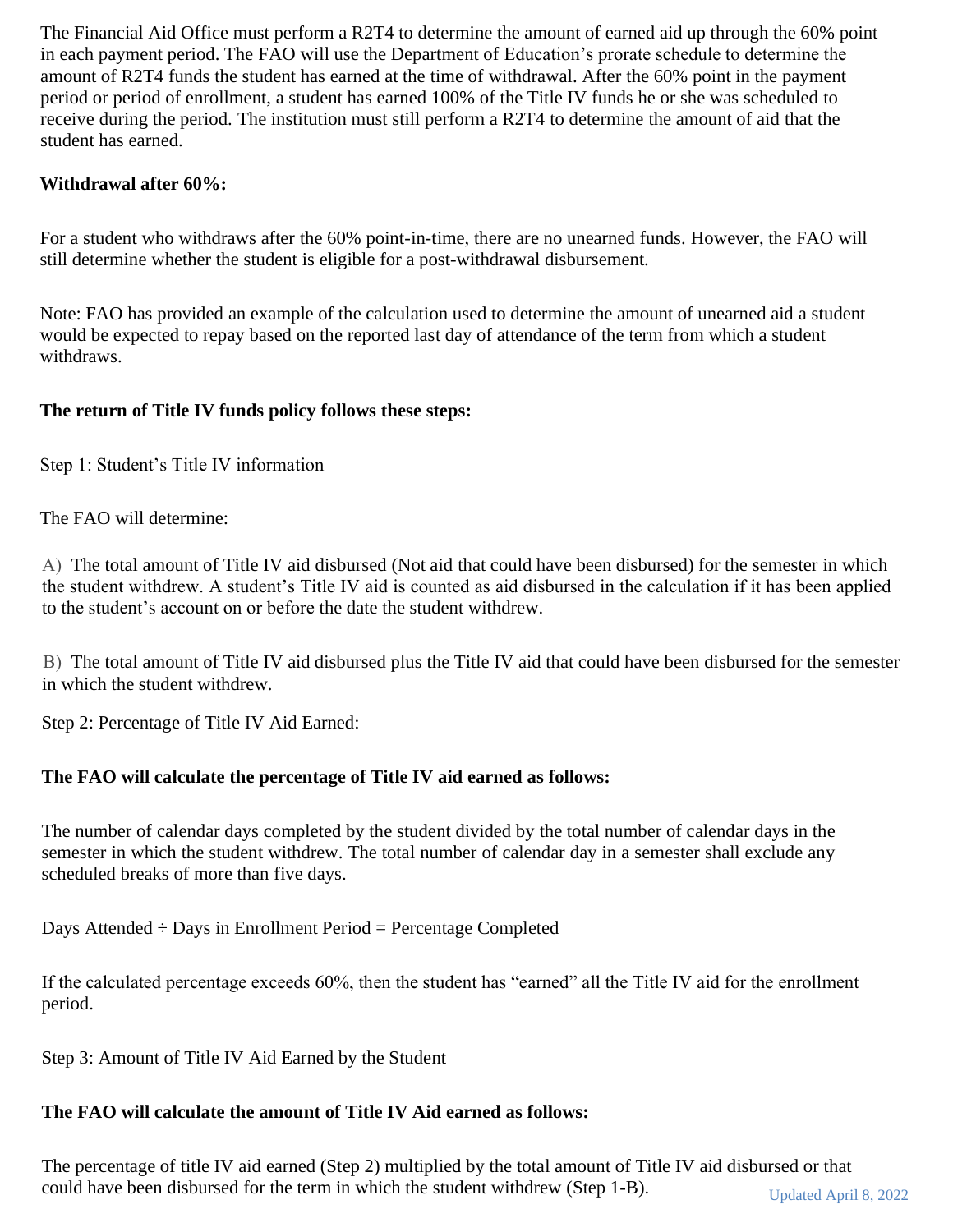Total Aid Disbursed x Percentage Completed = Earned Aid

Step 4: Amount of Title IV Aid to be Disbursed or Returned:

• If the aid already disbursed equals the earned aid, no further action is required.

• If the aid already disbursed is greater than the earned aid, the difference must be returned to the appropriate Title IV aid program.

Total Disbursed Aid – Earned Aid = Unearned Aid to be Returned

• If the aid already disbursed is less than the earned aid, the FAO will calculate a Post Withdrawal Disbursement.

### **Earned AID:**

Title IV aid is earned in a prorated manner on a per diem basis (calendar days or clock hours) up to the 60% point in the semester. Title IV aid is viewed as 100% earned after that point in time.

In accordance with federal regulations, when Title IV financial aid is involved, the calculated amount of the R2T4 Funds" is allocated in the following order:

### **Return of the Title IV Aid, based on the type of aid disbursed, in the following order:**

- 1. Unsubsidized Federal Direct Loan
- 2. Subsidized Federal Direct Loan
- 3. Pell Grant
- 4. SEOG Program Aid
- 5. Other Title IV Aid

Loans must be repaid by the loan borrower as outlined in the terms of the borrower's promissory note.

The student's grace period for loan repayments for Federal Unsubsidized and Subsidized Stafford Loans will begin on the day of the withdrawal from the CC. The student should contact the lender if he/she has question regarding their grace period or repayment status.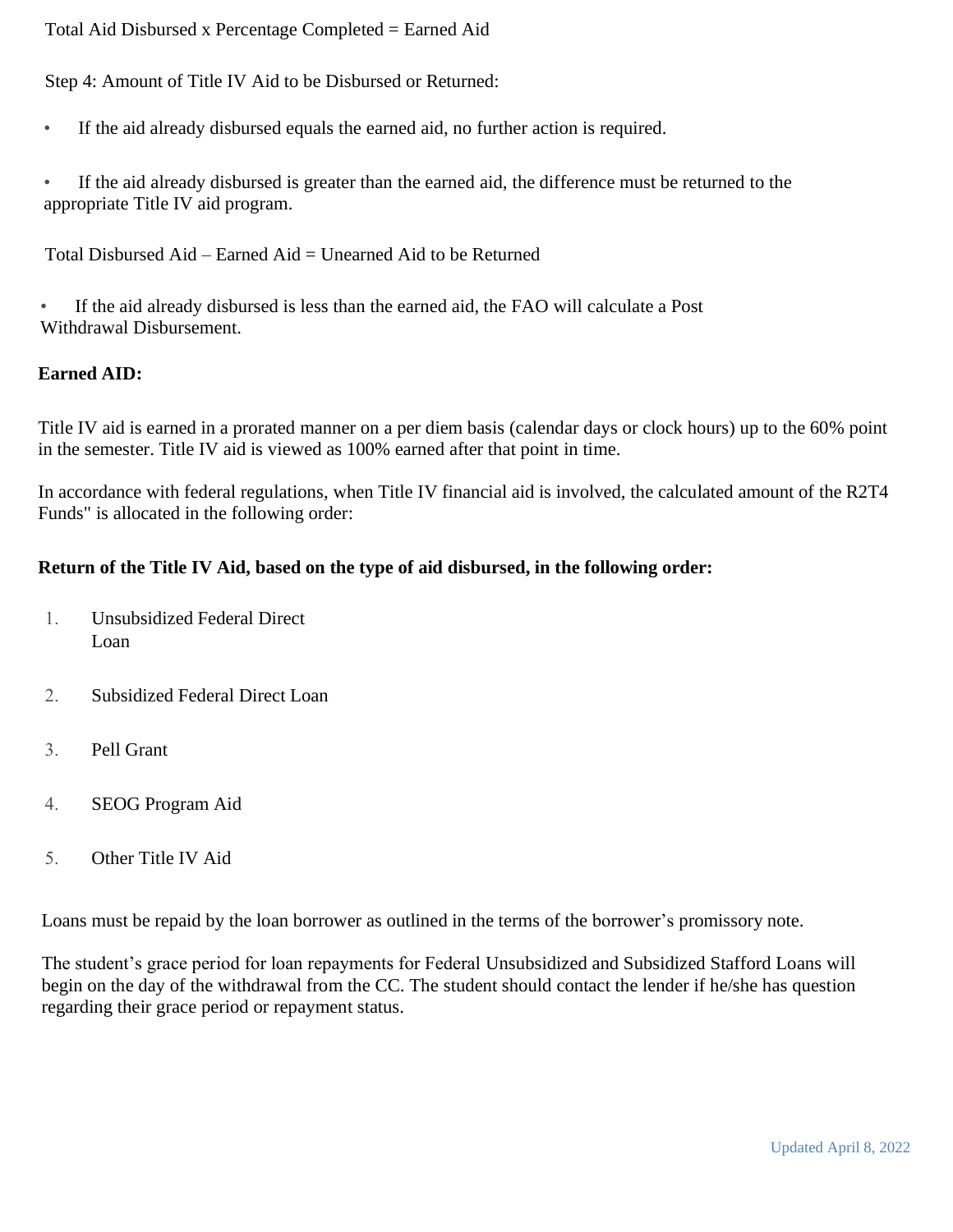### **Post-Withdrawal Disbursements**

In the event a student is eligible for a post-withdrawal disbursement based on the student's budget, awarded financial aid and Title IV funds and R2T4 calculations, a post-withdrawal disbursement must be made only after the following conditions are met.

1. Student and parents were in most cases verbally notified of the availability of post withdrawal disbursements by the FAO within one week from the date of R2T4 calculation was performed.

2. Student and parents in most cases verbally notified the FAO within a reasonable time indicating their acceptance of available post-withdrawal disbursement amounts. The reasonable time refers to allowing sufficient time to school to process a post-withdrawal disbursement within the deadlines set by the Department of Education.

3. Student has outstanding institutional charges that are due and wants to pay off those charges by applying his/her post-withdrawal disbursement.

4. Student/Parents completed all necessary paperwork related to such post-withdrawal disbursement within a reasonable time.

5. The FAO must track the notification and authorization to make the disbursement and meet deadlines as prescribed by ED. A school must process Title IV aid within 120 days from the last day of the enrollment period.

The post-withdrawal disbursement must be applied to outstanding institutional charges before being paid directly to the student.

# **CC will abide by the following federal timelines:**

# • *From the Date of Determination of a Withdrawal*

- o Within 30 days of the date of determination of the withdrawal date, perform the Return of Title IV Funds calculation.
	- For an official withdrawal, the date of determination of the withdrawal date is the same date as the withdrawal date.
	- For an unofficial withdrawal, the date of determination of withdrawal must be made within 30 days after the end of the payment period, i.e., semester block.
		- For unofficial withdrawals identified through the participation compliance process, the date of determination will be the date that Admissions and Records post the withdrawal in Banner.
		- For unofficial withdrawal identified via end-of-term grade review, the date of determination will be the final day of the term.
	- Within 30 days of the date of determination of the withdrawal date, notify the student if there is a post-withdrawal disbursement due to the student of loan funds or an overpayment of grand funds, if applicable.
	- Within 45 days of the date of determination of the withdrawal date, return the school owed funds to the appropriate Title IV program account.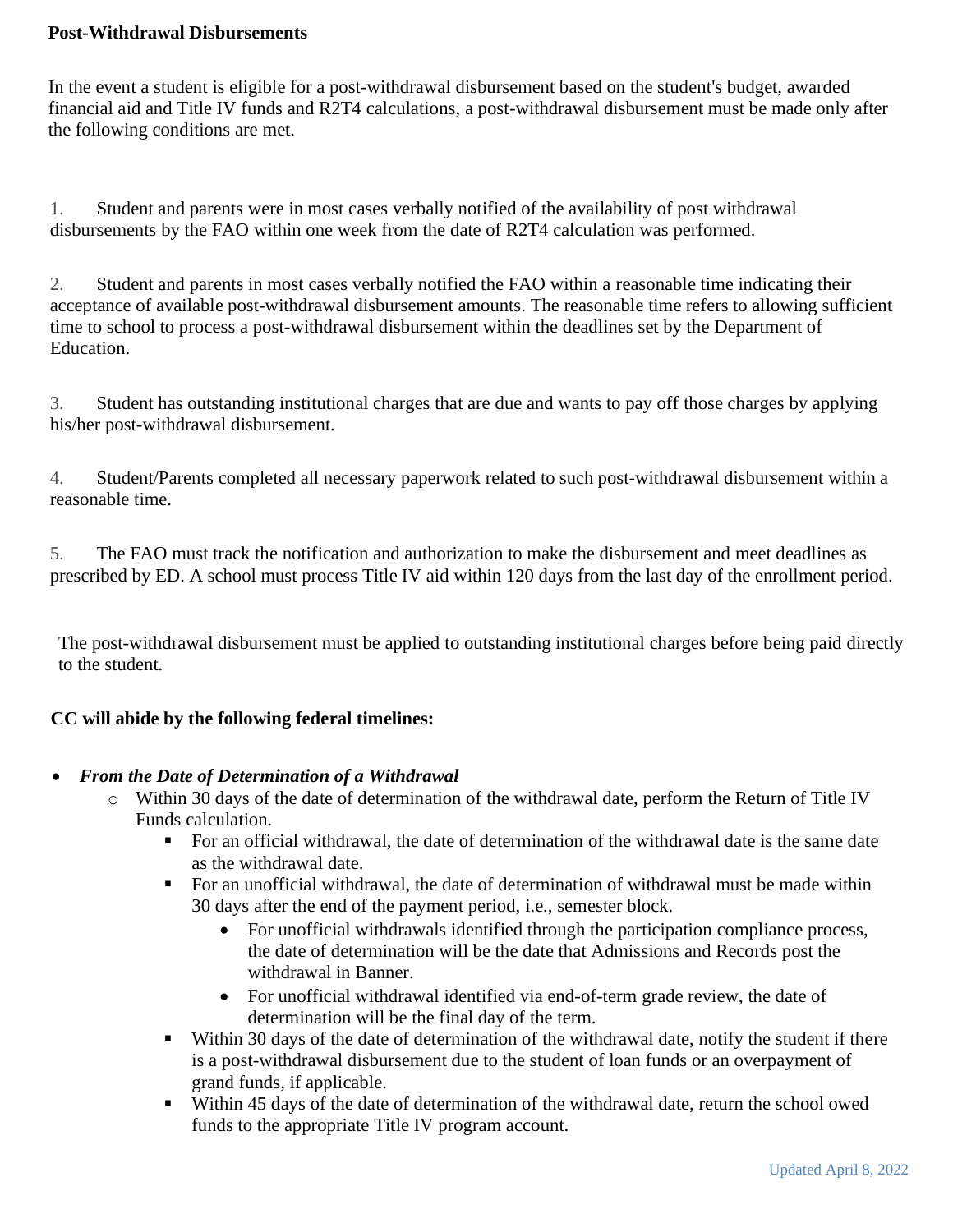- Within 45 days of determination of the withdrawal date, pay a student a post-withdrawal disbursement of grant funds.
- Within 180 days of the date of determination of the withdrawal date, pay a student a post-withdrawal disbursement of loan funds, if the student requested funds within 14 days of notification by the school of their availability.

*The procedures and policies listed above are subject to change without advance notice* 

### **Financial Aid Overpayment**

What is a financial aid overpayment? An overpayment occurs when a student receives more financial aid than he/she was eligible for. Generally, overpayments are the result of changes in enrollment, e.g., full-time to halftime status or a complete withdraw from all classes. Overpayments can also occur when a student's financial information changes or additional information such as academic transcripts are submitted after a grant or loan payment is made.